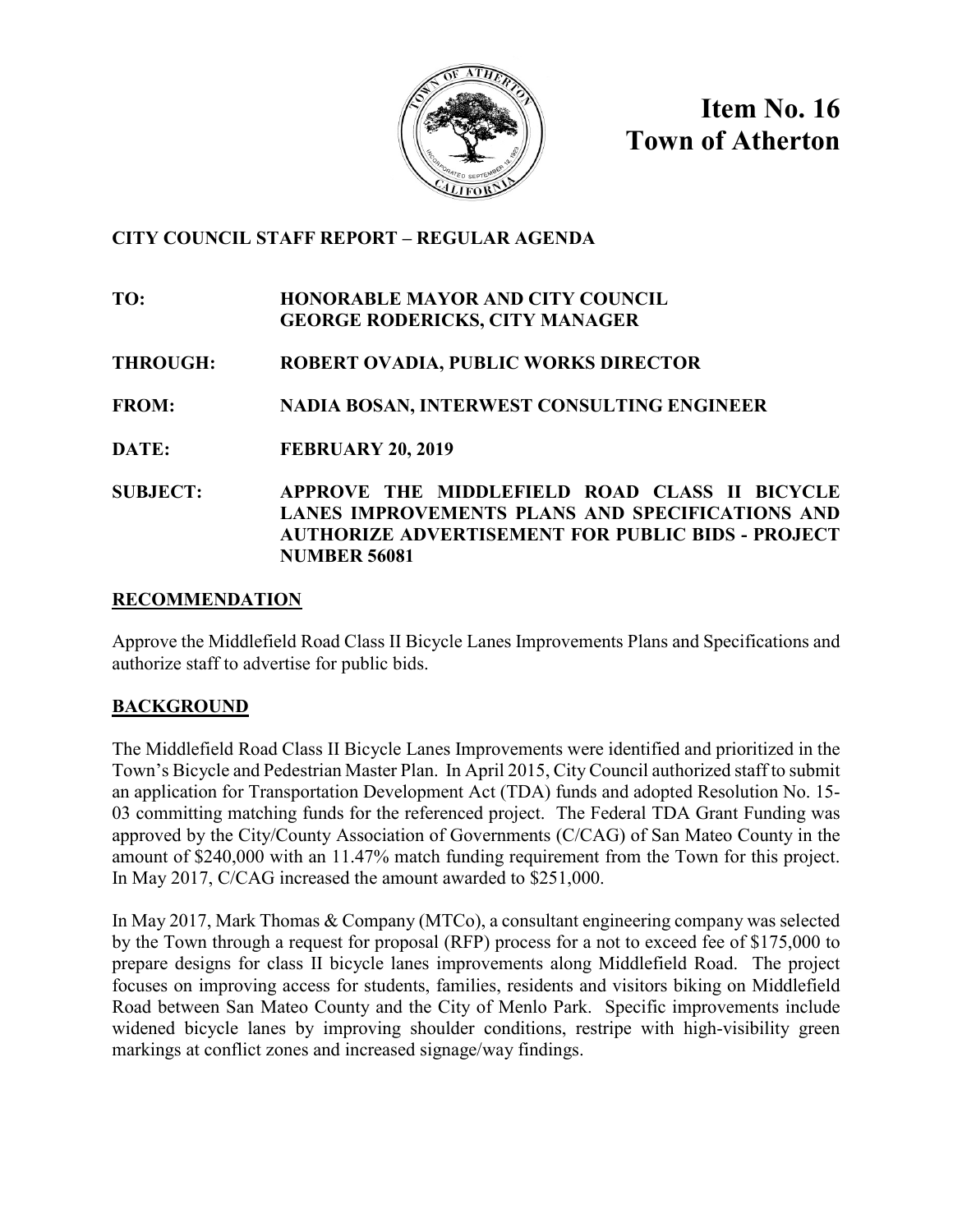Middlefield Road Class II Bicycle Lanes Improvements Project February 20, 2019 Page 2 of 4

On October 2, 2017 staff conducted a Community Outreach Public Meeting in the City Council Chambers. Notification of the meeting was sent by postcard to residents and project information was provided on the Town of Atherton's website in order to give up-to-date information to residents and will be provided again before construction [https://www.ci.atherton.ca.us/474/Middlefield-Bicycle-Lanes.](https://www.ci.atherton.ca.us/474/Middlefield-Bicycle-Lanes)

Following the Public Meeting, resident questions were answered by email and phone. Adjacent agencies, Menlo-Atherton High School and Encinal Elementary School were briefed about the project and what was discussed at the meeting. From discussions with Menlo Park, it was determined that Menlo Park would like to redesign the intersections of Ravenswood Avenue and Ringwood Avenue within the next five years. In order to minimize conflicting work, staff directed MTCo to remove the proposed work between Ravenswood Avenue and Ringwood Avenue from the project within Menlo Park right-of-way.

The same presentation on the project conceptual design that was presented at the public outreach meeting was given to the Bicycle and Pedestrian Advisory Committee (BAPC) on October 17, 2017. Additional presentations to the BPAC were given for the 65% plans on January 23, 2018, and for the 95% plans on March 27. The same presentations were given to the Transportation Committee for the 65% plans on January 9, 2018 and for the 95% plans on March 13, 2018. An additional public outreach meeting was publicized and held at the March 21, 2018 City Council meeting for the 95% plans. Concerns cited at the public outreach meeting were discussed with the BPAC members and staff. Staff and its consultants incorporated the comments as approved by the BPAC, Transportation Committee and Council.

At the December 6, 2017 Special City Council Meeting, staff was directed to pursue the SMCTA grant due to the recent loss of the Special Parcel Tax funds. On February 1, 2018 the Middlefield Bicycle Lanes Project was recommended to the Transit Authority Board to award the grant amount of \$733,000. There were 17 projects that submitted an application for the SMCTA Grant. The Middlefield Bicycle Lanes Project was ranked 4 out of the top 10 projects that received grant funding. Final action to award grant funds was made on March 1, 2018.

The project construction was deferred to accommodate the relocation of the PG&E and AT&T utility poles. The relocation of the poles was completed in November 2018. Staff was also advised that the availability of Federal funds would be delayed to the 2019-2010 fiscal year.

In July 2018, PG&E reached out to inform the Town of their intent to replace a gas main along Middlefield Road through the Town limits beginning in 2019. The projected timing of the PG&E project overlapped with the implementation timeline of the Middlefield Road Class II Bicycle Lanes Improvement Project. Through discussion and negotiation, PG&E agreed to surface seal Middlefield Road and install the striping and pavement markings, consistent with the bike lanes project as mitigation for their project. The Town would construct its other project improvements, concurrent with PG&E's work to allow for PG&E to surface seal and restripe the roadway in a timely manner after completion of their gas main replacement.

MTCo was informed of the change, and has updated the 100% PS&E to reflect that all work associated with surface sealing and striping Middlefield Road will be completed by PG&E. MTCo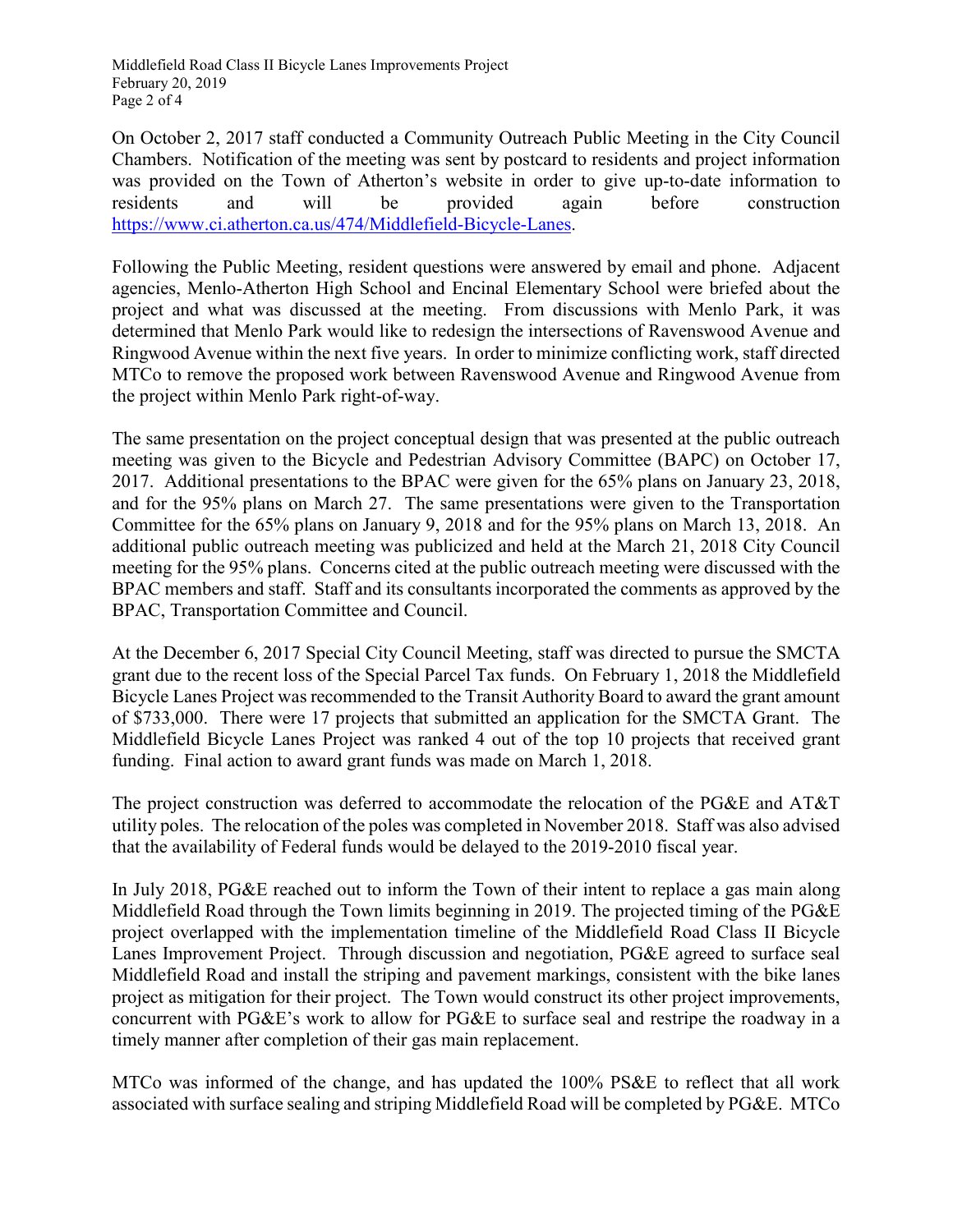Middlefield Road Class II Bicycle Lanes Improvements Project February 20, 2019 Page 3 of 4

also incorporated verbiage to indicate that the contractor the Town hires will coordinate with PG&E to complete the project on time.

#### **FINDINGS/ANALYSIS**

The advertisement for public bids solicits from qualified General Contractors to perform the construction of the Middlefield Road Class II Bicycle Lanes Improvements Project. The Town has secured a total of \$984,000 in grant funds towards construction costs for this project. With the collaboration and partnership with PG&E, Town construction costs are substantially reduced and the \$251,000 from the Federal TDA grant funds will no longer be necessary for the project. C/CAG has advised the Town that these federal funds could be made available for another roadway improvement project in the 2020-21 fiscal year.

Staff contacted the three area schools to determine their summer break schedules: Menlo-Atherton High School, Encinal Elementary School, and Laurel Elementary School. Based on information received from the schools and PG&E's construction schedule, staff expects construction to begin in June and completed in August 2019 to minimize impacts to the schools. In order to meet this aggressive schedule, the following project timeline has been developed:

#### **PROPOSED TIMELINE**

|                                                     | websites                                                      |
|-----------------------------------------------------|---------------------------------------------------------------|
| March 8, 2019, 11 AMPre-bid meeting (non-mandatory) |                                                               |
| March 11, 2019, 11 AMPublic Bid Opening             |                                                               |
|                                                     | March 20, 2019Recommendation to Council for award of contract |

## **POLICY FOCUS**

The Middlefield Road Class II Bicycle Lanes Improvements Project was identified in the 2014 Bicycle and Pedestrian Master Plan as the number one Class II bike lane priority project and is in the proposed capital improvement program (CIP) FY 2017/18. The project is consistent with primary goal of advancing projects that promote increased bicycle and pedestrian safety and activity.

## **FISCAL IMPACT**

The proposed professional services contract with MTCo is a time and materials agreement with a not-to-exceed fee of \$175,000. This project will be funded by the 2017/18 CIP Middlefield Class II Bike Lane Improvement – Project #56079. The Town will be reimbursed by a SMCTA Measure A grant in the construction phase of \$733,000. The Town's share for the Measure A grant will require a 10% match. The cost of the project associated with the work that PG&E is responsible for equates to \$360,000.